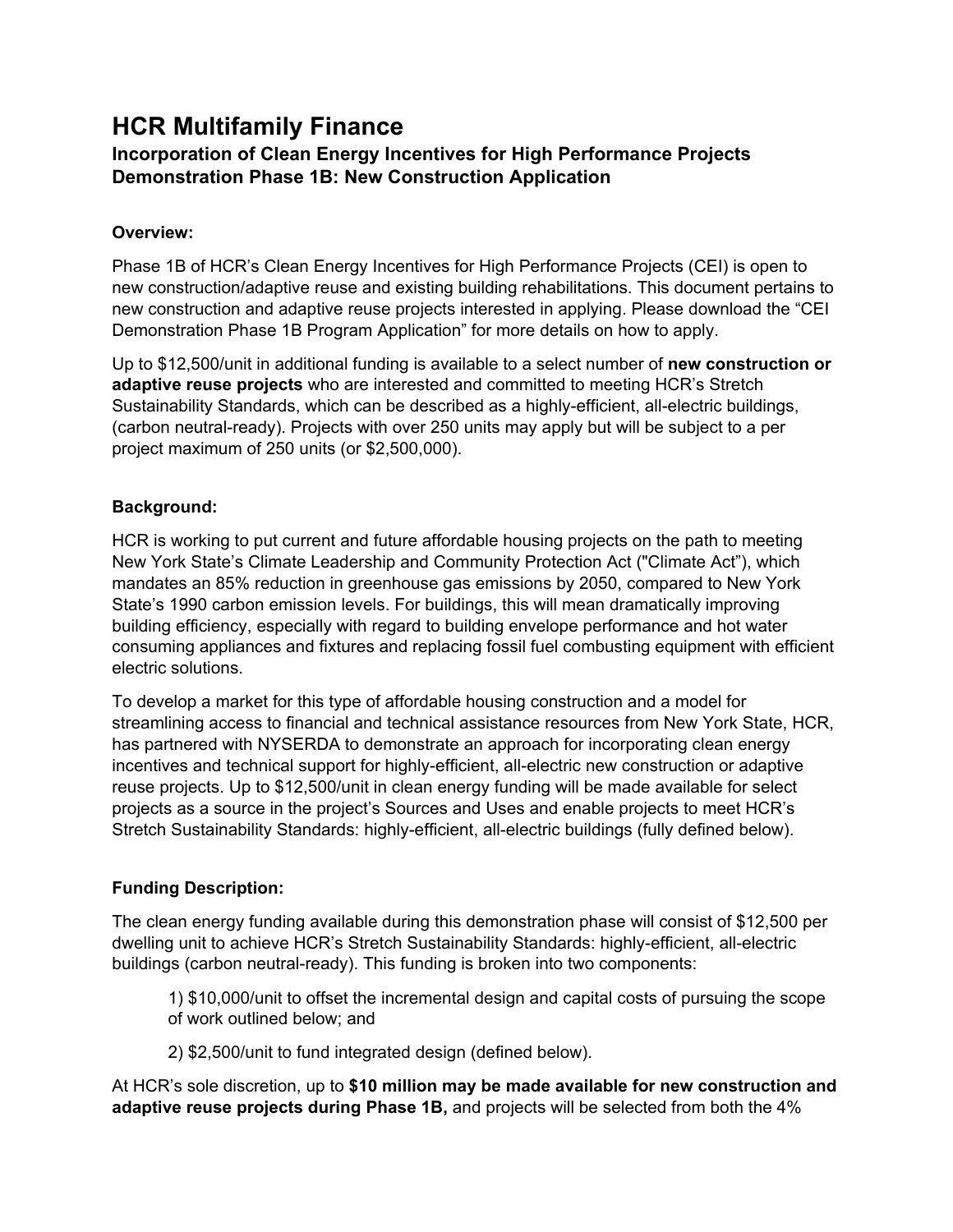Bond Finance and 9% LIHTC programs per the eligibility criteria below. HCR anticipates awarding at least six projects during the demonstration phase. If selected for clean energy funding, 4% projects will be notified through a conditional award letter contingent upon final approval of project financing.

In addition to receiving clean energy funding to offset incremental costs associated with achieving the designed building performance, selected projects will receive support from a designated Technical Assistance Provider and HCR to assist with the enhanced design efforts, where necessary. After the award is made, the Technical Assistance Provider will guide the project's development team and energy efficiency consultant through an integrated design process to achieve the highly efficient, all-electric, (carbon neutral ready) building standards defined below.

## **Project Eligibility Criteria:**

Projects will be selected based on the following criteria.

- 1. Projects are **new construction or adaptive reuse with 250 units or less (projects with over 250 units may apply but funding will be capped at 250 units)**
- 2. Projects must at least be currently designed 1) utilize fossil fuel on-site 2) to partial electrification, or 3) demonstrates a gap in financing to reach HCR's Stretch Sustainability Standards.
- 3. The applicant has demonstrated success incorporating energy efficiency and/or electrification into past projects. Projects will in part be evaluated to demonstrate that this funding is being used to appreciably improve the applicant's standard design processes and achieve cost reductions to deliver carbon neutral performance on future projects.
- 4. To be eligible for participation, a project must be, or be capable of and intend to be, a **New York State electricity distribution customer of a participating utility company that pays into the System Benefits Charge (SBC)**. In order to demonstrate eligibility, projects must either submit a copy of a utility bill or provide a letter stating what utility territory the projects is located in and if the project will be subject to a special rate class.
- 5. The development team is able to **commit to the enhanced design** to achieve highly efficient, all-electric building (carbon neutral ready) performance as defined in this solicitation.
- **6. The development team will commit to partner with a designated Technical Assistance Provider**, who will assist in:
	- a. Enhanced design development and construction documentation with the current project design team.
	- b. Construction oversight.
	- c. Measurement and Verification for two years post lease up.
	- d. Benchmarking outlined in the regulatory agreement.
- **7. The development team will commit to working closely with HCR's Office of Finance and Development, Design Unit and Sustainability Team** through design, construction, measurement and verification.

## **HCR's Stretch Sustainability Standards:**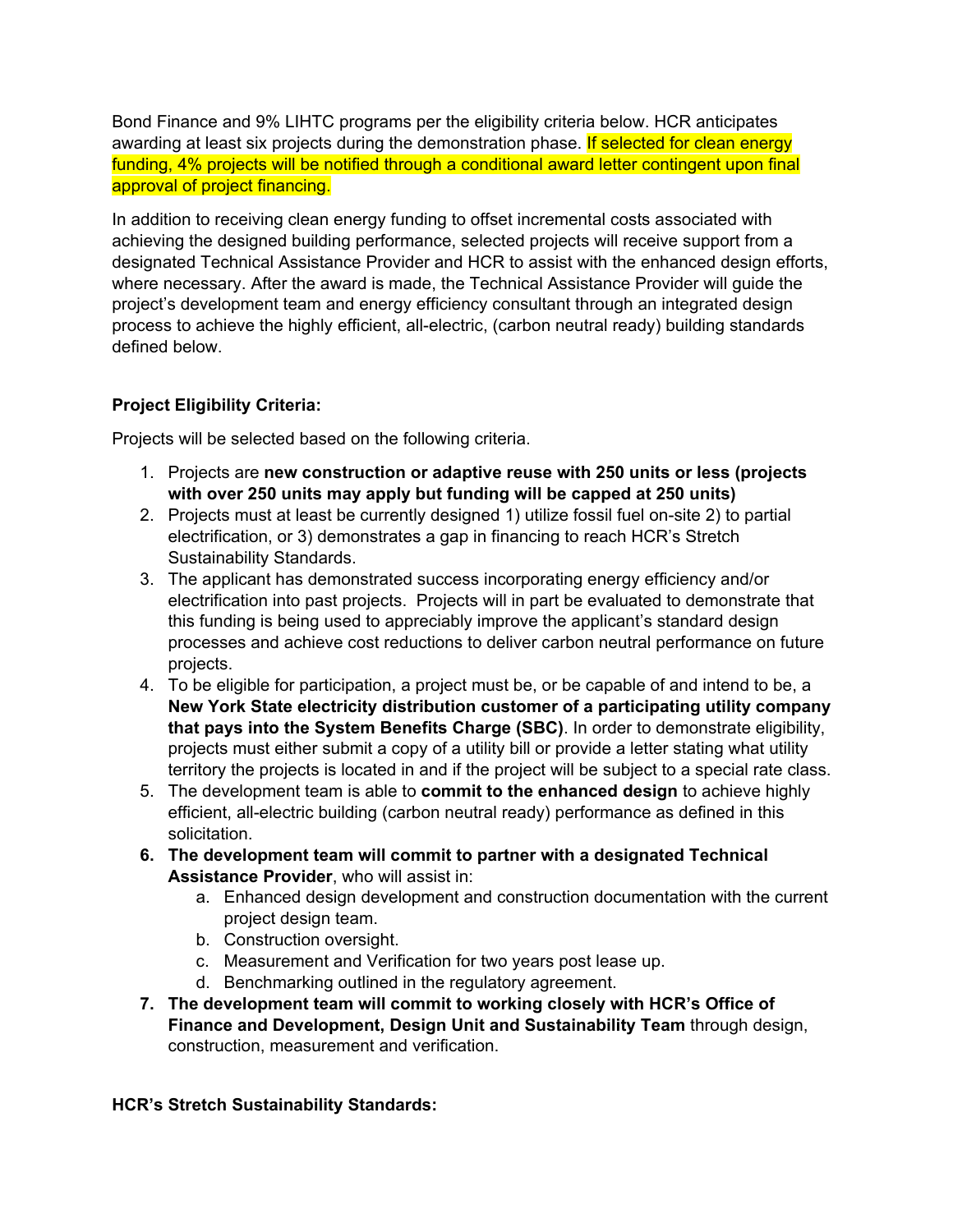## *Highly-Efficient, All-Electric Buildings (Carbon Neutral-Ready):*

The goal of the clean energy funding program is to build carbon neutral-ready affordable housing. This means that projects exclude fossil fuels from the building systems and equipment, are designed and constructed with highly energy efficient building shell, and utilize highly efficient appliances and fixtures that use hot water. Building systems and equipment includes building heating, ventilation, and air conditioning (HVAC), domestic hot water (DHW) *(where technically feasible based on today's technology),* and appliances. Projects that rely on a fossil fuel-fired generator for emergency use only, or projects which are served by an off-site fossil fuel fired central heating plant may qualify as carbon-neutral ready if fossil fuel use is excluded from all other building systems and equipment. HCR, as its sole direction, will consider exceptions to the carbon neutral-ready rule for process loads occurring in mixed-use spaces on a case-by-case basis.

## *Compliance:*

To demonstrate compliance as a highly-efficient, all-electric buildings (carbon neutral ready), participating projects must:

1) Be designed as high-efficiency, all electric for space heating, cooling and domestic hot water appliances (such as but not limited to: air source or water source heat pumps or variable refrigerant flow (VRF) units)

AND

- $\sqrt{2}$  Select one of the standards below to design or certify to:
	- **Passive House:**
		- o PHI Classic
		- **o** PHIUS+ 2018 Core or PHIUS+ 2021
		- **o** PHIUS Prescriptive
		- **Enterprise Green Communities 2020 Plus**
	- **Advanced Levels of Energy Star Certification:**
		- $\circ$  ASHRAE pathway: Certified PLUS 30% additional source energy savings (before solar)
		- **o** ERI pathway: Certified PLUS and ERI (0.75 x MFNC v1.1 ERI Target) (before solar)
		- $\overline{\circ}$  For townhomes: Certified PLUS ERI of 45 (before solar)

Applicants must submit a signed contract with a licensed or certified professional able to certify or confirm compliance and verify to the selected standard as a part of the application package.

#### *Integrated Design:*

Projects must also utilize an integrated design process to achieve HCR's Stretch Sustainability Standards and minimize costs. Proposals must include a detailed description of how they will use a collaborative process throughout the design, construction and start-up operations of the facility to achieve project outcomes at high quality and cost effectively. The proposal must include a description of how this multi-disciplinary team approach will be followed. A detailed scope of work, identifying team members, process, tasks schedule and budget must be included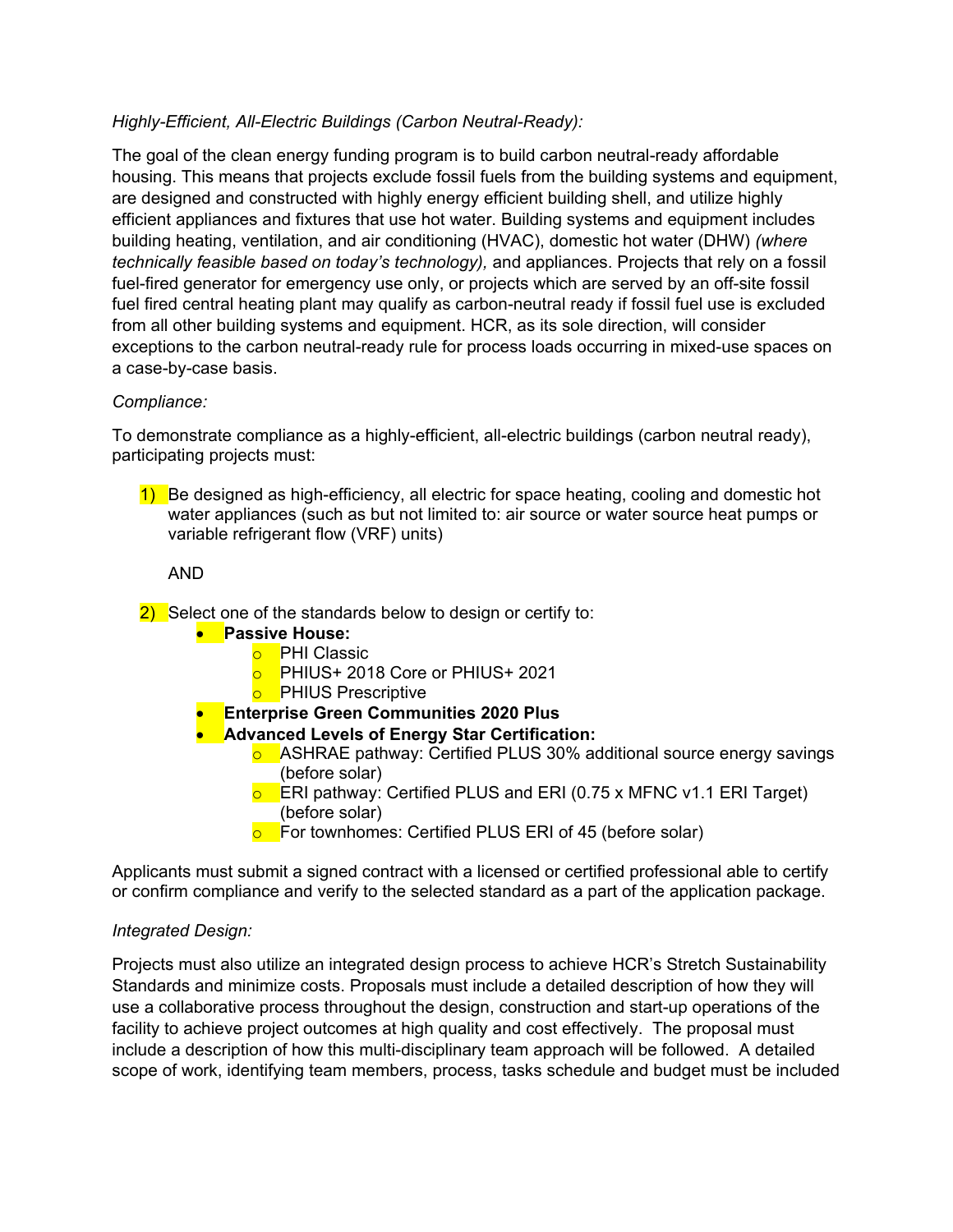in the proposal. At least one team member responsible for overseeing this work must have demonstrated prior success leading a project that utilized integrated design process.

## **Exceptions and Exemptions of the Use of Funds:**

The funds are designed to cover the cost difference between a property that complies with HCR Design Guidelines, including Appendix F requirements, and HCR's Stretch Sustainability Goals: highly-efficient, all-electric (carbon neutral –ready) buildings. The scope does not require the applicant to include ground source heat pumps, solar photovoltaics, embodied carbon reductions (from material selection or design improvements to reduce quantity of material), or other innovative technologies not specifically mentioned below. While those additional items are not required within in this scope, development teams are strongly to encouraged to include those considerations where they can be included in the project scope cost effectively.

Project selection to receive clean energy funds and/or technical support through this demonstration will satisfy the HCR Mandatory Energy Efficiency Strategy required as outlined in Appendix F of the HCR Design Guidelines. Applications should not change their original path for compliance with the HCR Mandatory Energy Efficiency Strategy until clean energy funds are awarded.

Projects selected for clean energy funding and technical support through this demonstration will be prohibited from receiving financial support from some other clean energy programs that support highly-efficient, all-electric (carbon neutral-ready) housing. If projects have already applied to a NYSERDA program, such as the New Construction – Housing Program or the Buildings of Excellence, acceptance of the demonstration funding shall be considered to supersede that previous funding allocation, and HCR, NYSERDA and the awardee shall work together to cancel the New Construction – Housing Award and/or Buildings of Excellence awards and remove its funds from the capital stack post award notification.

The Owner team is encouraged to comply with the NYS Clean Heat Program Requirements and apply for and receive all applicable Clean Heat Incentives. If Clean Heat Incentives are procured, these incentives should be recognized within the construction cost estimate.

Other programs, such as but potentially not limited to, the following programs shall be considered to be acceptable to use in conjunction with this award: [Real Time Energy](https://www.nyserda.ny.gov/all-programs/programs/real-time-energy-management)  [Management Program \(RTEM\),](https://www.nyserda.ny.gov/all-programs/programs/real-time-energy-management) Charge Ready NY, and [NY Sun.](https://www.nyserda.ny.gov/all-programs/programs/ny-sun) Projects may also be eligible to receive federal or state tax credits for some aspects of their project. HCR encourages project teams to research and apply for these supplemental funding programs.

#### **How to Apply:**

To be considered for funding:

- 1. Submit your financing application for your "base" project that meets the eligibility criteria. Original "base" project proposals should not be amended to address clean energy funding program goals.
- 2. Complete the CEI Demonstration Phase 1B Program Application and submit alongside the project's 4% Financing Application
- 3. Submit a memo completed either by the owner or by the project's selected green/energy consultant that describes the project's approach to achieving HCR's stretch goals – not to exceed 5 pages.